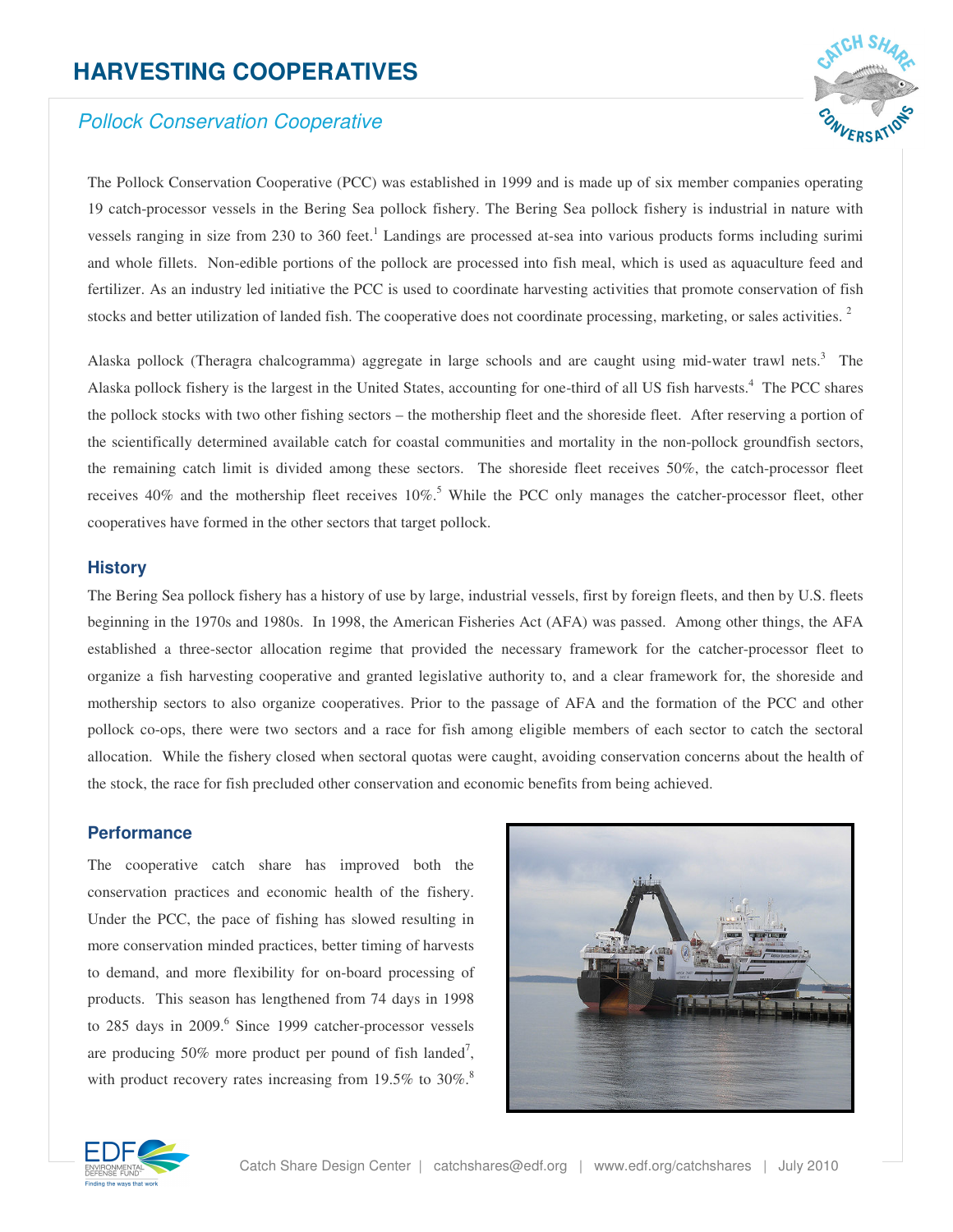

This increase in yield applies equally to primary products, such as surimi and fillets, as it does to secondary products, such as fish meal and fish oil.

The PCC engages in number of innovative programs to manage their catch. In 2001, the PCC began a voluntary salmon bycatch reduction program. Cooperative members share catch and landings data, which are analyzed by Sea State, a private firm contracted by PCC, to determine bycatch hotspots. Sea State notifies the fleet of bycatch hot spots so that vessels avoid fishing in areas where bycatch will be high.<sup>9</sup> The program has been "voluntary" in that it is a private sector initiative that complemented federal fishery regulations on salmon bycatch avoidance, but by private contract enforceable by fines, PCC members were obligated to avoid any bycatch hotspots identified by SeaState based on vessel performance. This initiative is being incorporated into new federal bycatch reduction regulations.

Capacity in the fishery is now better matched to the harvesting opportunities and the cooperative has increased efficiency. The fishery once used around thirty vessels to catch the limit in a short time period, and now uses about 15 or 16 vessels in any given year over a longer time period.<sup>10</sup> Reflecting the biological performance of the fishery, it received Marine Stewardship Council Certification in 2005, a designation that was renewed in 2010.<sup>11</sup>

## **Key Design Features**

Fishermen led the formation of the cooperative and participation is completely voluntary. Prior to the formation of the PCC, there were few, if any, fishing harvesting cooperatives and little precedent for their creation. Because the AFA did not grant any specific legal authority to the catcher-processor sector to enter into a cooperative agreement, the fleet operators did outline their plans in a letter to the Department of Justice's Anti-Trust Division The Department of Justice provided a "blessing" that the cooperative was not in violation of anti-trust laws. Once established, the cooperative members undertook negotiations to determine allocations between member companies, which were based on recent catch history.<sup>12</sup>

The PCC uses a number of sophisticated accountability measures. All catcher-processor vessels are required to carry two federally trained observers for all harvesting trips. By watching nearly every haul, observers count target and non-target as well as engage in fishery research. PCC vessels are also equipped with scales that weigh all landings as they are brought onto the vessel. A Vessel Monitoring System (VMS) is in effect, allowing regulators to track each vessel's location at all times. NMFS uses catch data reported electronically by fishery observers to ensure the fleet does not harvest above its sector allocation. Sea State receives the observer data to monitor harvest amounts of each PCC member to ensure each member stays within its individual allocation.<sup>13</sup>